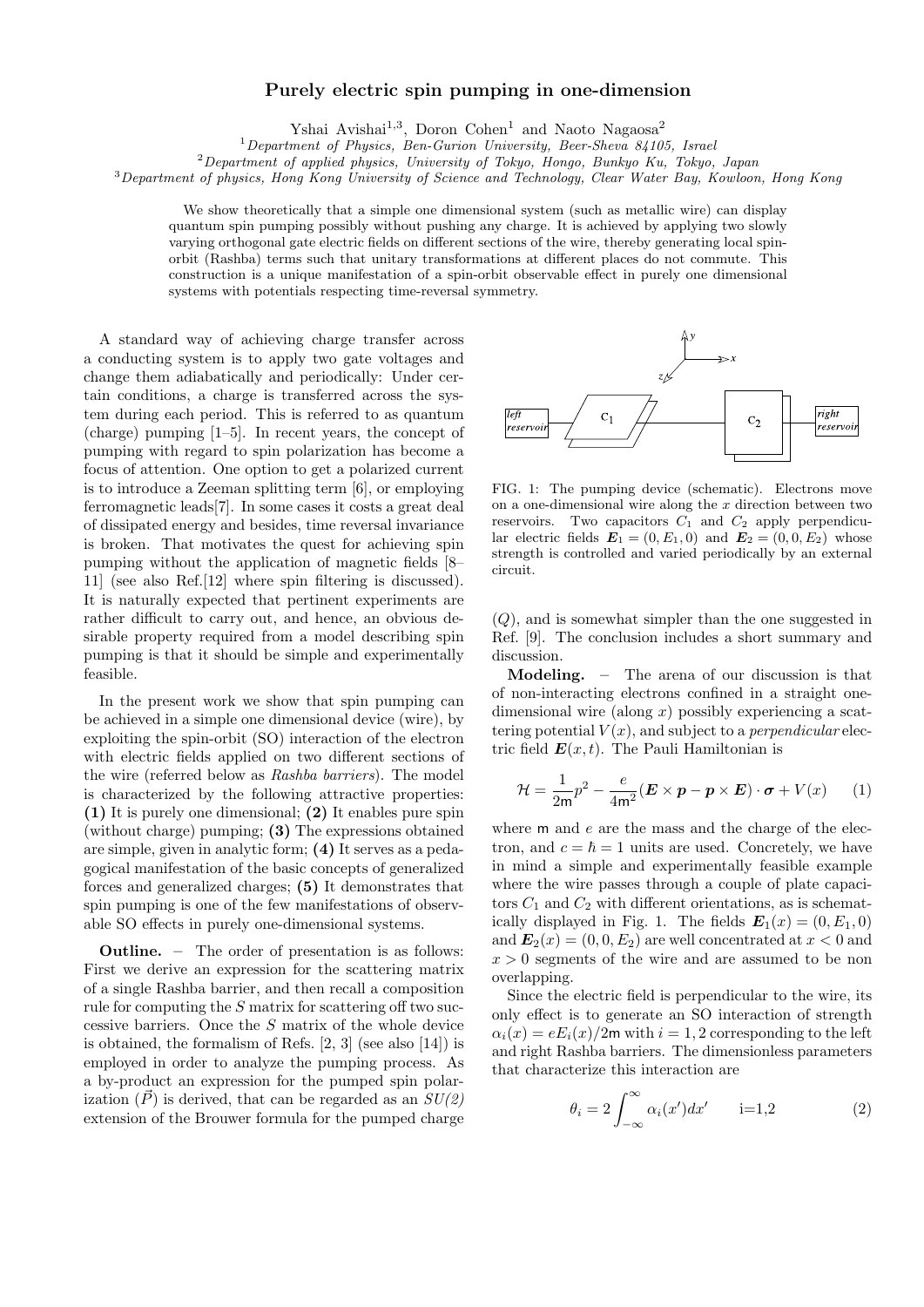The time dependence of  $\theta_1$  and  $\theta_2$  is assumed to be periodic and very smooth, justifying the use of the adiabatic approximation. Practically then, the time is used as a parameter that will be employed at a later stage when the spin pumping is discussed (hence it will not be specified before that). Our first goal is to find the  $S$  matrix for scattering through the system depicted in the above figure. The strategy would be to write down the Pauli equation and solve the scattering problem separately for each barrier thereby obtaining the corresponding  $S$  matrices  $S^{(1)}$  and  $S^{(2)}$  and then combine them to obtain the total  $S$  matrix.

Scattering from a single Rashba barrier. – The electric field  $E_1(x)$  in the left barrier is constant deep inside the capacitor and decays as a third power (in distance) outside it. For definiteness let us assume that the capacitor  $C_1$  is centered at  $x = -L/2$  and that L is sufficiently large so that  $E_1(x)$  is non-negligible only within  $-L < x < 0$ . The Pauli Hamiltonian Eq.(1) for the left barrier can be cast into the following form

$$
\mathcal{H}_1 = \frac{1}{2m} [p - \alpha_1(x)\sigma_z]^2 + v_1(x) \tag{3}
$$

where  $p$  is the momentum conjugate to  $x$ . The scalar potential  $v_1(x) = V_1(x) - \alpha_1(x)^2/2$ m is non-vanishing within the interval  $-L < x < 0$ . The later time dependent analysis assumes that it is not changing in time. This assumption is legitimate for realistic circumstances where the  $\alpha^2$  correction is small [13]. Thus, we may start from the stationary Schrödinger equation for scattering at energy  $\varepsilon$  through the first barrier,  $\mathcal{H}_1\psi_1(x) = \varepsilon\psi_1(x)$ , where  $\psi_1(x)$  is a two component spinor.

For the Hamiltonian Eq.(3), the spin projection along the z direction is a 'good quantum number'. A particle with spin up (an eigenstate of  $\sigma_z$  with eigenvalue +1) experiences a "vector potential"  $A(x) = +\alpha_1(x)$  that can be *gauged away*, leading to an  $A(x)$  independent reflection amplitude  $r$ , while the transmission amplitude t is multiplied by a phase factor  $e^{i\theta_1/2}$ . A particle with spin "down" would experience a "vector potential"  $A(x) = -\alpha_1(x)$  and therefore would gain upon transmission an opposite phase  $e^{-i\theta_1/2}$ . The scattering of spin "up" and scattering of spin "down" involve different topological phases, turning the effect of SO interaction to be distinct from that of  $U(1)$  vector potential. In general the scattered particle may have any spin direction (a superposition of "up" and "down"). Thus, due to SO interaction, different phases are accumulated by the up/down amplitudes of  $\psi(x)$ , implying that the spin direction is  $SU(2)$  rotated, the rotation angle being  $\theta_1$ . From the above analysis it follows that the scattering matrix of the first barrier has the form

$$
\mathbf{S}_{ab}^{(1)} = \begin{pmatrix} r & 0 & t e^{-i\theta_1/2} & 0 \\ 0 & r & 0 & t e^{+i\theta_1/2} \\ t e^{+i\theta_1/2} & 0 & r & 0 \\ 0 & t e^{-i\theta_1/2} & 0 & r \end{pmatrix}
$$
 (4)

where the channel index is  $a = 1 \uparrow, 1 \downarrow, 2 \uparrow, 2 \downarrow$ . The reflection amplitude  $r$  and the transmission amplitude  $t$  are determined by the potential  $v_1(x)$ . A more compact way to write this  $S$  matrix is,

$$
\mathbf{S}^{(1)} = \begin{pmatrix} R_1 & T_1' \\ T_1 & R_1 \end{pmatrix} = \begin{pmatrix} r1 & tU_1^{-1} \\ tU_1 & r1 \end{pmatrix}, \tag{5}
$$

where 1 is the  $2 \times 2$  identity matrix and  $U_1$  is an  $SU(2)$ rotation matrix defined via Eq. (4) (see also Eq. (7) below). Within the geometry of Fig. 1, the Hamiltonian for the second system is,

$$
\mathcal{H}_2 = \frac{1}{2m} [p + \alpha_2(x)\sigma_y]^2 + v_2(x).
$$
 (6)

Assuming (just for convenience) that the second barrier has the same reflection and transmission amplitudes  $(r\,$ and t), its S matrix has an identical structure as  $S^{(1)}$ albeit with different spin rotation matrix  $U_2 \neq U_1$ . Inspecting the kinetic terms of  $\mathcal{H}_1$  and  $\mathcal{H}_2$  (see Eqs. (3) and (6)), it is clear that the corresponding spin rotation matrices are,

$$
U_1 = e^{+i\theta_1 \sigma_z/2}, \quad U_2 = e^{-i\theta_2 \sigma_y/2}.
$$
 (7)

It is important to notice that  $[U_1, U_2] \neq 0$ . This noncommutativity of the  $SU(2)$  rotations is crucial for the operation of the pumping device, as discussed below.

Scattering from two Rashba barriers. - It is now possible to construct the  $S = S^{(1)} * S^{(2)}$  matrix of the whole device by adding the two (non-overlaping) barriers in a series, employing the following prescription [15] for calculating the transmission and reflection amplitudes:

$$
T = T_2(1 - R'_1 R_2)^{-1} T_1,
$$
  
\n
$$
T' = T'_1 (1 - R_2 R'_1)^{-1} T'_2,
$$
  
\n
$$
R = R_1 + T'_1 (1 - R_2 R'_1)^{-1} R_2 T_1,
$$
  
\n
$$
R' = R'_2 + T_2 (1 - R'_1 R_2)^{-1} R'_1 T'_2.
$$
\n(8)

In the absence of SO the transmission and reflection amplitudes due to the total potential  $v_1(x)+v_2(x)$  are

$$
\tau = \frac{t^2}{1 - r^2}, \quad \rho = r \left( 1 + \frac{t^2}{1 - r^2} \right). \tag{9}
$$

In the presence of SO, Eqs. (8) imply,

$$
\boldsymbol{S} = \begin{pmatrix} R & T' \\ T & R' \end{pmatrix} = \begin{pmatrix} \rho \mathbf{1} & \tau U_1^{-1} U_2^{-1} \\ \tau U_2 U_1 & \rho \mathbf{1} \end{pmatrix}, \qquad (10)
$$

where  $U_1$  and  $U_2$  are defined in Eq. (7).

Gauge considerations. – In one dimension, any  $U(1)$  gauge potential can be transformed away from the Schrödinger equation. Is it true also for the SO interaction? Let us introduce the transformation

$$
\psi(x) = \text{EXP}\left[i \int_{-\infty}^{x} dx' \mathbf{A}(x')\right] \Psi(x) \equiv U(x) \Psi(x) \quad (11)
$$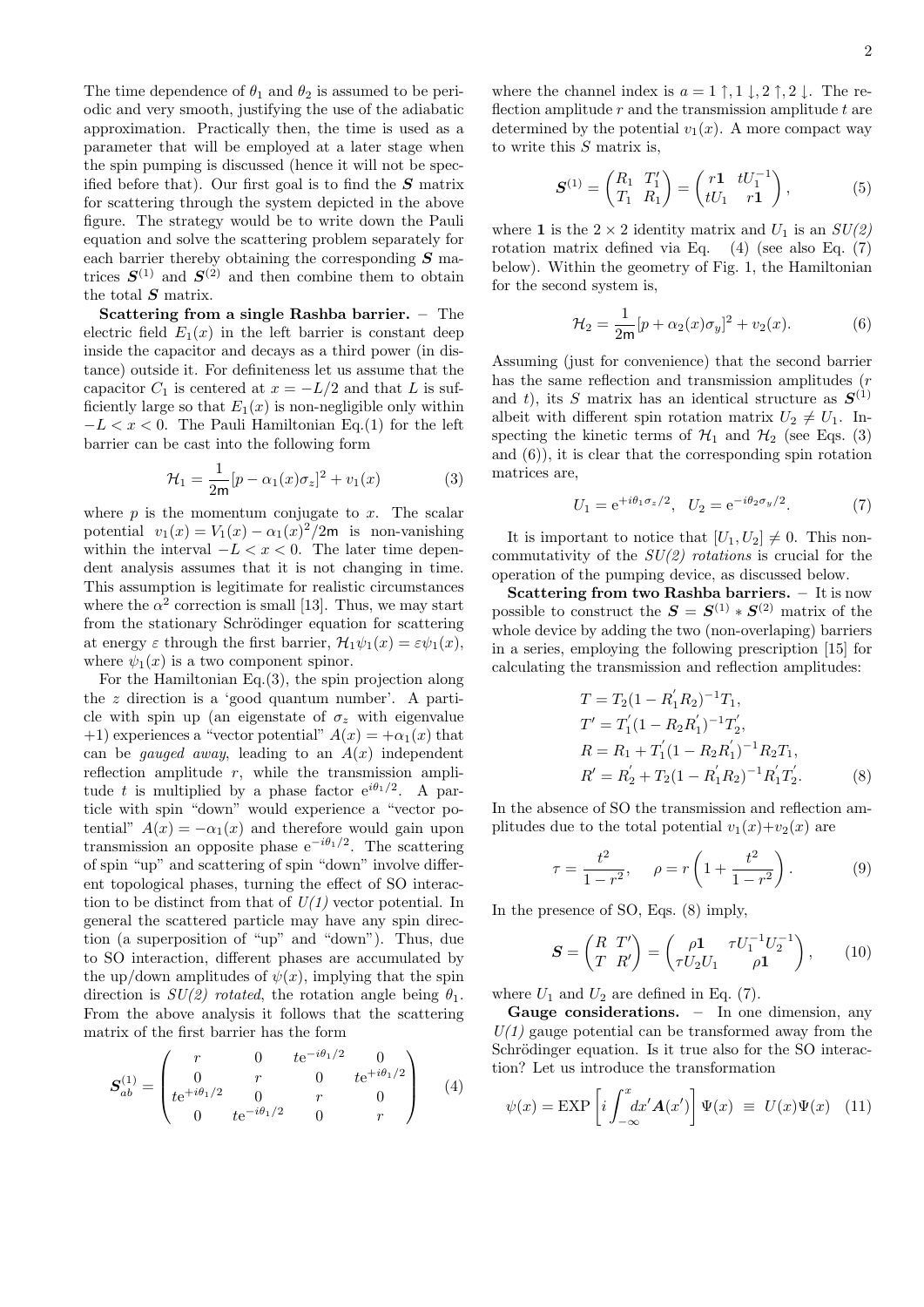where  $\mathbf{A}(x) = [\boldsymbol{\alpha} \times \boldsymbol{\sigma}]_x = (0, -\alpha_2, \alpha_1) \cdot \boldsymbol{\sigma}$ . The EXP stands for x ordered exponentiation which is analogous to time ordered exponentiation. The result of the exponentiation is an  $SU(2)$  rotation matrix  $U(x)$ . It is not difficult to verify that  $\Psi(x)$  satisfies the time independent equation  $\mathcal{H}_0\Psi(x) = \varepsilon \Psi(x)$  where  $\mathcal{H}_0$  is obtained from Eq.(3) or Eq.(6) after removing the  $\alpha(x)\sigma$  term. Hence, for a general barrier (not necessarily double barrier) the  $S$  matrix still has the structure as in Eq.(5) / Eq.(10) with the appropriate rotation matrix.

Encouraged by the above observation one may be tempted to conclude that the SO term can be transformed away also in the time dependent pumping formulation. But this is wrong. In the  $U(1)$  (charge pumping) formalism the gauge function is  $\Lambda(x) = \int^x A(x')dx'$ and the time dependence results in an additional term  $-d\Lambda/dt$  (electro motive force) that can be absorbed into the definition of the scalar potential  $V(x)$ . In the  $SU(2)$ (spin pumping) scheme the analogous transformation leads to a spin dependent term, and hence the SO nature of the interaction still manifests itself. Therefore in a time dependent pumping problem it is impossible to transform away the SO interaction.

The operation of the pumping device. – We now consider the situation displayed in Fig. 1 where the SO dimensionless parameters  $\theta_1(t)$  and  $\theta_2(t)$  of Eq.(2) are controlled by slowly varying the fields inside the capacitors with a common period  $2\pi/\omega$ . The adiabatic picture implies that the driving frequency  $\omega$  is very small compared with other frequency scales of the system. Our goal is to study the pumped charge and the pumped spin polarization during a single period. The generalized conductance is defined as in [14] via the relation:

$$
dQ_a = -\sum_{i=1,2} G^{a,i}(\theta) d\theta_i \qquad (12)
$$

where  $dQ_a$  is the charge which is pushed into channel a and  $i = 1, 2$  specifies the control parameter  $\theta_i(t)$ . If only one control parameter is being manipulated (call it  $\theta$ ), and the practical interest is only (say) in the left lead, then one can use the simpler notations  $dQ_{\uparrow} = -G^{\uparrow} d\theta$ and  $dQ_{\downarrow} = -G^{\downarrow} d\theta$ . Accordingly the net charge which is pushed into the specified lead is  $dQ = -(G^{\dagger} + G^{\dagger})d\theta$ while the net spin polarization is  $dP_z = -(G^{\dagger} - G^{\dagger})d\theta$ . In what follows we explain how  $dP_x$  and  $dP_y$  can be calculated as well, and show that our pump can generate net spin polarization current while the net charge current is zero at any moment.

**Calculation of**  $G$ **.** – The generalized conductance can be calculated using the Buttiker-Thomas-Pretre formula [2, 3]. With our notations it reads:

$$
G^{a,i}(\theta) = \frac{1}{2\pi i} \left[ \frac{\partial \mathbf{S}}{\partial \theta_i} \mathbf{S}^\dagger \right]_{aa} \equiv -\frac{1}{2\pi} \left[ \mathbf{H}^{(i)} \right]_{aa} (13)
$$

If one regards the  $S(\theta)$  matrices as a group of unitary transformations, then the  $\mathbf{H}^{(i)}$  are interpreted as their generators. For the problem under consideration:

$$
\mathbf{H}^{(1)} = \frac{1}{2} \begin{pmatrix} |\tau|^2 \sigma_z & \tau \rho^* \sigma_z U_1^\dagger U_2^\dagger \\ -\tau \rho^* U_2 U_1 \sigma_z & -|\tau|^2 U_2 \sigma_z U_2^\dagger \end{pmatrix}
$$

$$
\mathbf{H}^{(2)} = \frac{1}{2} \begin{pmatrix} -|\tau|^2 U_1^\dagger \sigma_y U_1 & -\tau \rho^* U_1^\dagger U_2^\dagger \sigma_y \\ \tau \rho^* \sigma_y U_2 U_1 & |\tau|^2 \sigma_y \end{pmatrix} \quad (14)
$$

Form the above expressions it is manifestly clear that the net charge which is pushed out into (say) the left lead is zero. This is because  $G^{\uparrow} + G^{\downarrow} = 0$  for any of the two leads. But what about the spin polarization current? The latter is determined by  $G^{\uparrow} - G^{\downarrow}$ , and in general it is not zero.

Pumping of spin polarization. – In order to get physical understanding of the spin pumping one should observe that if the channel basis is changed, then  $H$  undergoes a similarity transformation  $\pmb{H} \mapsto \mathcal{T}^{-1}\pmb{H}\mathcal{T}$  where  $\mathcal T$  is the transformation matrix from the old to the new basis. In particular one is interested in block diagonal  $\mathcal{T}_{S}$ , such that each of the two  $2 \times 2$  blocks represents an  $SU(2)$ rotation of the axes that are attached to the respective lead. One observes that by an appropriate choice of axes, a given lead-related  $2 \times 2$  block of a given  $H$  matrix can be transformed into the canonical form

$$
H_{\text{lead}} \longmapsto \frac{1}{2} |\tau|^2 \sigma_z \tag{15}
$$

where  $Z$  is the new  $z$  axis. This means that the net spin polarization which is pushed into a lead is

$$
dP_{\rm z} = |\tau|^2 \frac{d\theta}{2\pi} \tag{16}
$$

where  $\theta$  is either  $\theta_1$  or  $\theta_2$ . It should be appreciated that the *direction*  $(Z)$  of the spin polarization current depends on whether  $\theta_1$  or  $\theta_2$  is being changed, and it is not the same for the left and for the right lead. Specifically, if  $\theta_1$ is being varied, then the spin polarization of the current in the left lead is in the  $z$  direction, while in the right lead it is in the xy plane, with an angle  $\theta_1$  relative to the y direction.

Example. – As an example one can consider the following prototype pumping cycle

$$
(\theta_1, \theta_2) = (0, 0) \mapsto (\pi, 0) \mapsto (\pi, \pi) \mapsto (0, \pi) \mapsto \dots (17)
$$

During the 1st and the 3rd stages of the cycle the spin polarization which is pushed into the left lead is  $\pm |\tau|^2/2$ in the z direction, while during the 2nd and 4th stages it is  $+|\tau|^2/2$  in the y direction. Thus we generate per cycle net spin polarization  $|\tau|^2$  in the y direction, while at any moment the net pumped charge is zero.

 $SU(2)$  extension of the Brouwer formula. – For a general pumping cycle the net pumping is given by a line integral over the conductance. Following Brouwer, one can replace this line integral by an area integral using Stokes theorem. Namely,

$$
Q_a = \oint \boldsymbol{G} \wedge d\boldsymbol{\theta} = \iint \boldsymbol{C}_{aa} d\theta_1 d\theta_2 \qquad (18)
$$